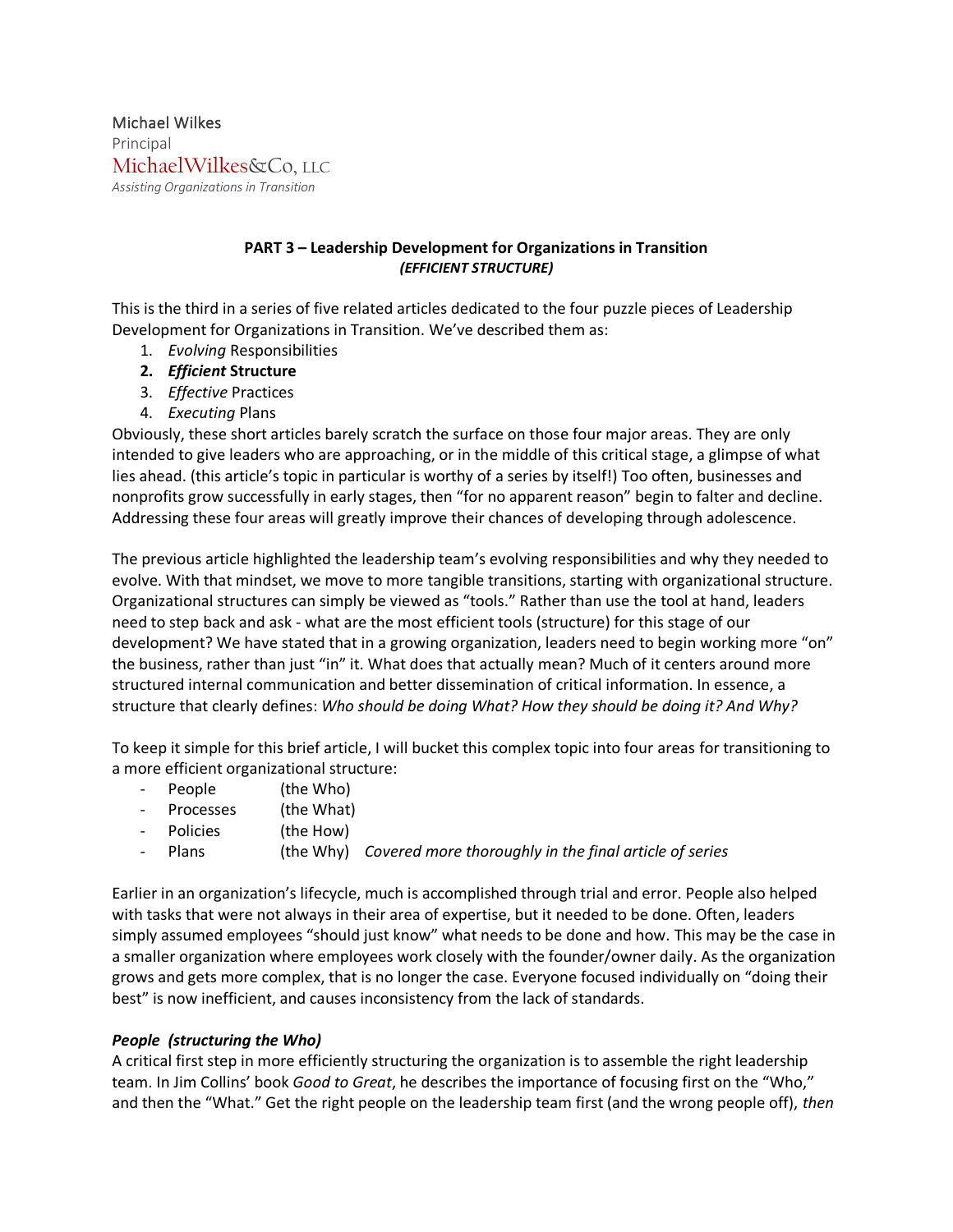determine together the best path forward. Your management team should consist of people who debate vigorously in search of the best answers, but then unify behind decisions once made.

This is the stage where the entrepreneur/founder usually brings in an operations leader to complement his or her skill set. These COO types focus on integrating all functions and managing day-to-day operations. They tend to be more process and detail oriented, which is essential to move through adolescence. They are focused, and ensure everyone remains on the same page. Unfortunately, this is frequently a very difficult relationship between the founder and new operations leader. A high level of trust is required, and true respect for what each other brings to the organization. Playing to each leader's strengths, it is imperative to clearly detail the distinct roles and responsibilities of each leader.

This is also a time where specialization becomes essential. More expertise is necessary in the specific functions, where "generalists" may have sufficed in earlier stages. Experienced professionals or managers are now required in finance/accounting, marketing and sales, manufacturing operations, human resources, etc. (or outsourced). Departments are then usually organized around these specialties to allow the expertise of a few employees to be leveraged to train other employees in the department. Much of the daily decision-making is then delegated to the functional experts, while top leadership ensures all areas remain working together toward their common goals.

If a board of directors is involved, especially in nonprofit organizations, this is also the time to consider a transition in its role. In earlier stages of development, the board members are often quite involved in management. As more full-time managers are hired and accountable for running daily operations, the board should move to "oversight," reducing confusion on who is responsible for managing operations.

#### *Processes (structuring the What)*

As addressed in the previous article, during adolescence it is normal for inconsistencies to become more prevalent. There is also conflict starting between "the old and the new." This is an expected growing pain as the organization continues to add more people. So now is the time to address these challenges, before the problems get worse.

By now, there has been enough experience in the organization to know what the outcomes should be – what is expected by leadership, and by the customers/recipients. Achieving those outcomes are best thought of as a combination of integrated *processes*. (what each function must accomplish to achieve the desired outcomes) Given the increase of people and ways of doing things within the organization, those processes in each department must now be defined, refined – and taught. Employees, both old and new, must be held accountable for following the processes if leaders want to ensure consistent outcomes. *(Clarity + Accountability = Results)* The processes needing to be defined will vary depending on the type of organization. The bottom line is getting all employees to clearly understand what is expected of them (because its documented) – and that they will be held accountable for their performance in following (and helping to improve) the current processes.

Also, leaders can no longer simply assume employees understand current goals, priorities, challenges, etc. This is a time for more structured company-wide communication, whether company meetings, regular email updates, a newsletter, etc. "Lack of communication" is frequently cited as a primary concern among employees. Yet, managers say they "talk to employees all the time!" Where is the disconnect? Content. Just because a manager talks to employees regularly, doesn't mean they are communicating the things employees want to hear about, like company goals, challenges, the future, their development, etc. Employees also seek to "have a say," or be listened to…not simply talked to.